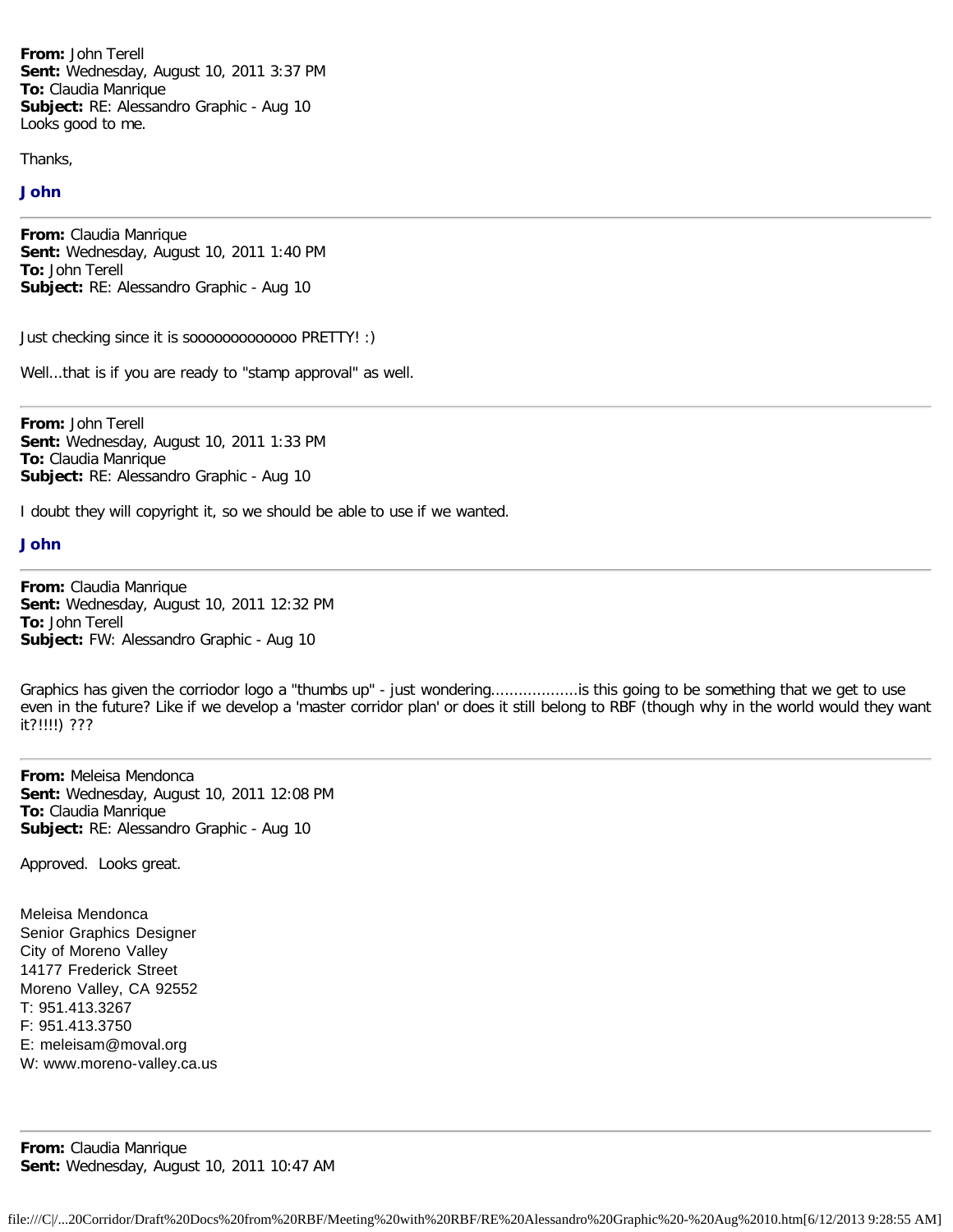**To:** Meleisa Mendonca; John Terell **Subject:** FW: Alessandro Graphic - Aug 10

Please review the attached revised graphics when you have time. Thank you, Claudia

**From:** Paul Martin [mailto:PMARTIN@rbf.com] **Sent:** Wednesday, August 10, 2011 10:32 AM **To:** Claudia Manrique **Subject:** Alessandro Graphic - Aug 10

Claudia:

See the attached updated graphics. Let me know what you think.

Paul

>>> Claudia Manrique <claudiam@moval.org> 8/4/2011 7:56 AM >>> Paul:

Here is the City's logo/tree & bird. Your graphics department can contact Meleisa if they have an issues with the file.

Thanks, Claudia

**From:** Meleisa Mendonca **Sent:** Thursday, August 04, 2011 7:42 AM **To:** Claudia Manrique **Subject:** RE: Revised Alessandro Graphic

Meleisa Mendonca Senior Graphics Designer City of Moreno Valley 14177 Frederick Street Moreno Valley, CA 92552 T: 951.413.3267 F: 951.413.3750 E: meleisam@moval.org W: www.moreno-valley.ca.us

**From:** Paul Martin [mailto:PMARTIN@rbf.com] **Sent:** Wednesday, August 03, 2011 9:57 AM **To:** Claudia Manrique **Cc:** John Terell **Subject:** Re: Revised Alessandro Graphic

Yes - the raw graphic of the tree would be helpful and we can incorporate to make sure the edges are cleaned up.

Paul

>>> Claudia Manrique <claudiam@moval.org> 8/3/2011 9:09 AM >>> Paul:

Below is the feedback from our Graphics Dept.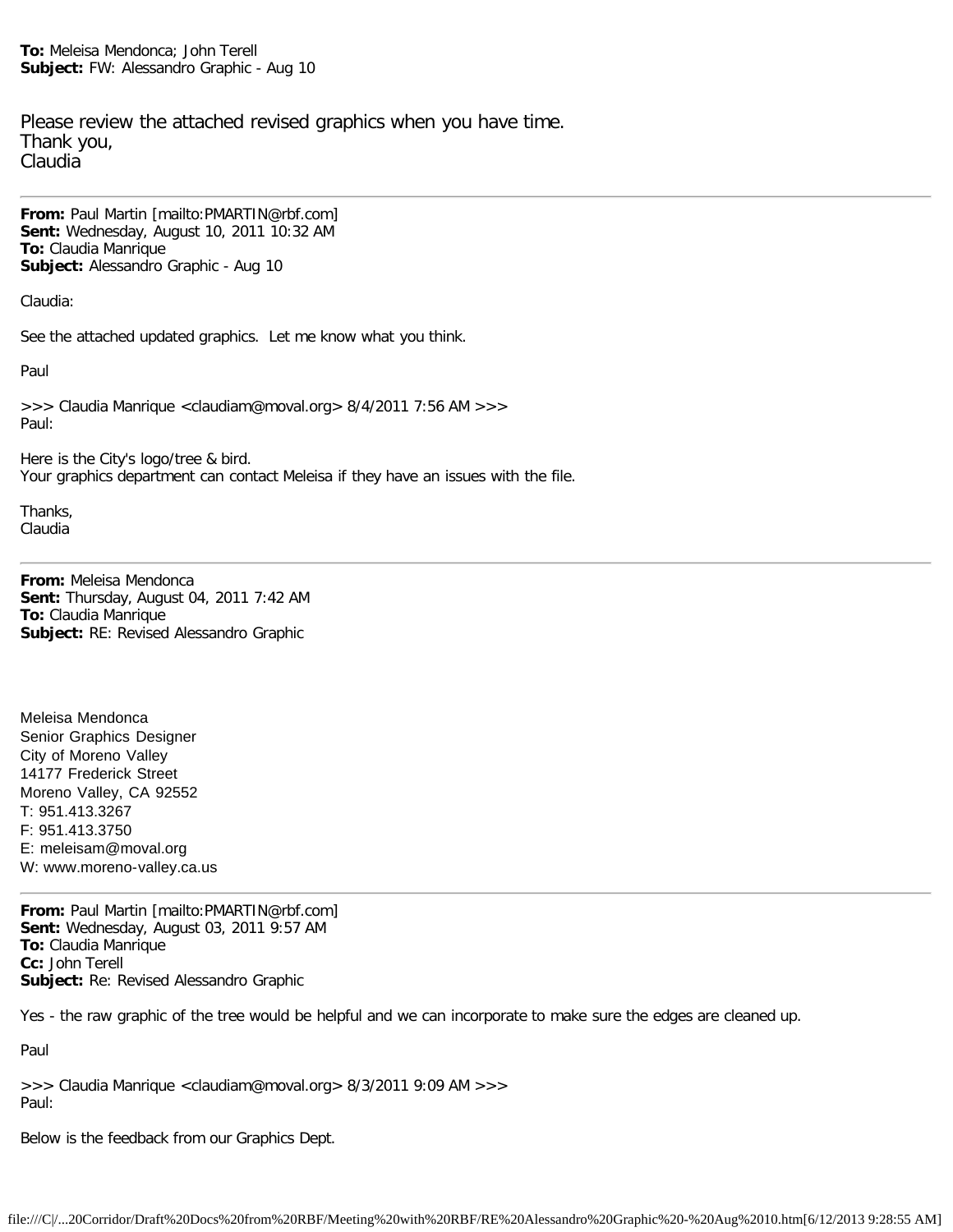Thanks, Claudia

**From:** Meleisa Mendonca **Sent:** Wednesday, August 03, 2011 9:07 AM **To:** Claudia Manrique **Subject:** RE: Revised Alessandro Graphic

The overall composition looks ok, but the tree needs to be cleaned up. It's fuzzy and needs to be trimmed so there's no white around it. Let me know if they need the actual logo file to accomplish this.

Meleisa Mendonca Senior Graphics Designer City of Moreno Valley 14177 Frederick Street Moreno Valley, CA 92552 T: 951.413.3267 F: 951.413.3750 E: meleisam@moval.org W: www.moreno-valley.ca.us

**From:** Claudia Manrique **Sent:** Wednesday, August 03, 2011 8:14 AM **To:** Meleisa Mendonca **Cc:** John Terell **Subject:** FW: Revised Alessandro Graphic

Hi Meleisa:

Planning is working with RBF Consulting on a grant project, which they created the attached graphic - we would like to see what suggestions you may have.

Thank you!

Claudia M

**From:** Paul Martin [mailto:PMARTIN@rbf.com] **Sent:** Tuesday, August 02, 2011 1:24 PM **To:** Claudia Manrique **Subject:** Revised Alessandro Graphic

Claudia:

What do you think about the attached revised graphic for the implementation project? We incorporated the City tree and modified the colors. Any comments? If good, then we can make sure to incorporate this graphic in our documents.

Paul

Paul Martin, PE, TE RBF Consulting 949.855.7005 (direct) 949.330.4130 (fax) [pmartin@rbf.com](mailto:pmartin@rbf.com)

==================================================

This message may contain confidential and privileged information.